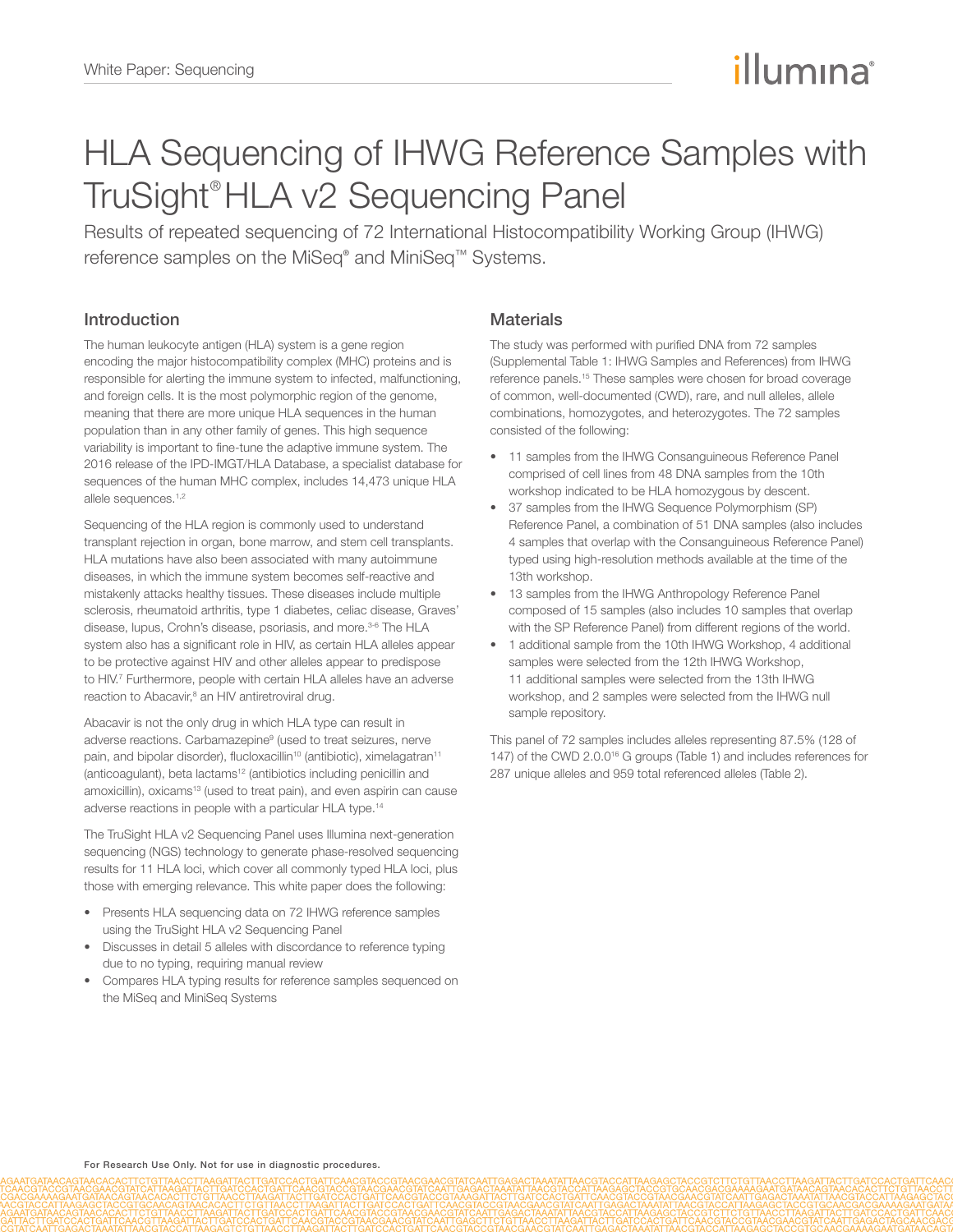#### Table 1: Coverage of CWD 2.0.0 G Groups

| Locus            | Groups         | Covered        | Percent | <b>Missing Groups</b>                                                                        |
|------------------|----------------|----------------|---------|----------------------------------------------------------------------------------------------|
| А                | 32             | 29             | 90.63%  | 02:22:01G, 24:05:01G, 68:01:01G                                                              |
| B                | 43             | 34             | 79.07%  | 13:01:01G, 15:07:01G, 15:11:01G,<br>15:18:01G, 15:25:01G,<br>27:04:01G, 27:07:01G, 35:43:01G |
| C                | 23             | 21             | 91.30%  | 01:03:01G, 18:01:01G                                                                         |
| DRB1             | 14             | 11             | 78.57%  | 11:06:01G, 11:11:01G, 11:13:01G                                                              |
| DRB <sub>3</sub> | $\overline{4}$ | 3              | 75.00%  | 02:01:01G                                                                                    |
| DRB4             | 1              | 1              | 100.00% |                                                                                              |
| DRB <sub>5</sub> | $\mathfrak{D}$ | $\mathfrak{D}$ | 100.00% |                                                                                              |
| DQA1             | 7              | 7              | 100.00% |                                                                                              |
| DQB1             | 12             | 12             | 100.00% |                                                                                              |
| DPA1             | 1              | 1              | 100.00% |                                                                                              |
| DPB1             | 8              | 7              | 87.50%  | 23:01:01G                                                                                    |
| Total            | 147            | 128            | 87.50%  |                                                                                              |

The CWD alleles catalogue is periodically updated and published to identify the subset of HLA alleles with well-known frequency (common) or are well-documented. CWD 2.0.0 includes 1122 alleles that have been assigned to 147 G groups. The 72-sample IHWG panel used in this study had at least one allele from 128 of the 147 CWD G groups.

#### Table 2: Alleles with References by Locus

| Locus | Unique Referenced Alleles  Total Referenced Alleles |     |
|-------|-----------------------------------------------------|-----|
| А     | 51                                                  | 121 |
| B     | 70                                                  | 122 |
| C     | 34                                                  | 119 |
| DRB1  | 45                                                  | 114 |
| DRB3  | 7                                                   | 43  |
| DRB4  | 6                                                   | 31  |
| DRB5  | 3                                                   | 10  |
| DQA1  | 18                                                  | 90  |
| DQB1  | 19                                                  | 114 |
| DPA1  | 12                                                  | 80  |
| DPB1  | 22                                                  | 115 |
| Total | 287                                                 | 959 |

The 72-sample IHWG panel selected for this study had 287 unique HLA alleles referenced and a total of 959 alleles with references.

## **Methods**

#### Library Preparation

DNA obtained from IHWG was prepared for sequencing using TruSight HLA v2 Sequencing Panel Library Preparation Kits (Figure 1). Longrange PCR was performed in 8 separate PCR reactions per sample (HLA-A, -B, -C, -DRB1/3/4/5, -DQA1, -DQB1, -DPA1, and -DPB1) for 30 cycles of 17.5 minutes per cycle for a total time of about 9 hours (Step 1). Upon completion of PCR and PCR cleanup (Step 2), samples underwent normalization (Step 3). The TruSight HLA v2 Kit uses a proprietary bead-based normalization developed by Illumina that requires no additional lab equipment.

This normalization step allows for each amplicon to be normalized en masse, rather than normalization based on averaging a few quantified amplicons. This is important because amplification will vary from sample to sample and from allele to allele, so normalizing each reaction provides consistency of DNA quantity input for library prep, which avoids dropping out of an allele or sample that is poorly represented.

The normalized amplicons were then subject to a tagmentation reaction using Illumina Nextera® technology, specifically modified for HLA sequencing, to simultaneously fragment and tag each amplicon with adapters (Step 4). The tagged DNA was then pooled into a single well per sample (Step 5). Limited-cycle PCR amplified the tagged DNA and added sequencing indexes (Step 6). The TruSight HLA v2 libraries use a dual-indexing approaching with 8-base index barcodes flanking the template DNA. The PCR products were purified (Step 7) and all individual sample libraries were pooled and loaded onto the sequencer (Step 8). Find a more detailed description of the method and protocols in the TruSight HLA v2 Sequencing Panel Reference Guide.

Samples were prepared 12 samples at a time, stored, and pooled before sequencing.

| <b>Step</b> |                                    | <b>Total Time</b> | Hands-On    | Schedule        |
|-------------|------------------------------------|-------------------|-------------|-----------------|
|             | <b>Generate HLA Amplicons</b>      | 11 hours          | 30 minutes  | Day 1 @ 4:00pm  |
|             | <b>PCR Cleanup</b>                 | 30 minutes        | 30 minutes  | Day 2 @ 9:00am  |
|             | <b>Bead-Based Normalization</b>    | 1 hour            | 30 minutes  | Day 2 @ 9:30am  |
|             | Tagmentation                       | 30 minutes        | 15 minutes  | Day 2 @ 10:30am |
|             | Pooling and Cleanup                | 30 minutes        | 30 minutes  | Day 2 @ 11:00am |
| F           | <b>Amplify PCR</b>                 | 1.5 hours         | 30 minutes  | Day 2 @ 11:30am |
|             | <b>PCR Cleanup</b>                 | 15 minutes        | 15 minutes  | Day 2 @ 1:00pm  |
| $\bullet$   | <b>Library Pooling and Loading</b> | 45 minutes        | 45 minutes  | Day 2 @ 1:15pm  |
|             | <b>Total</b>                       | 16 hours          | $<$ 4 hours | Day 2 @ 2:00pm  |

Figure 1: TruSight HLA v2 Sequencing Panel Library Preparation Protocol— TruSight HLA v2 library preparation usually begins late in the day, providing ample time to receive samples, accession samples, and isolate DNA on the same day. The DNA is loaded onto thermal cyclers to amplify overnight. With a 12-sample run, the Day 2 library preparation will take about 5 hours so that the sequencer is loaded in the early afternoon. In total, library preparation from DNA to sequencer is  $\sim$  16 hours with  $\sim$  4 hours of hands-on time.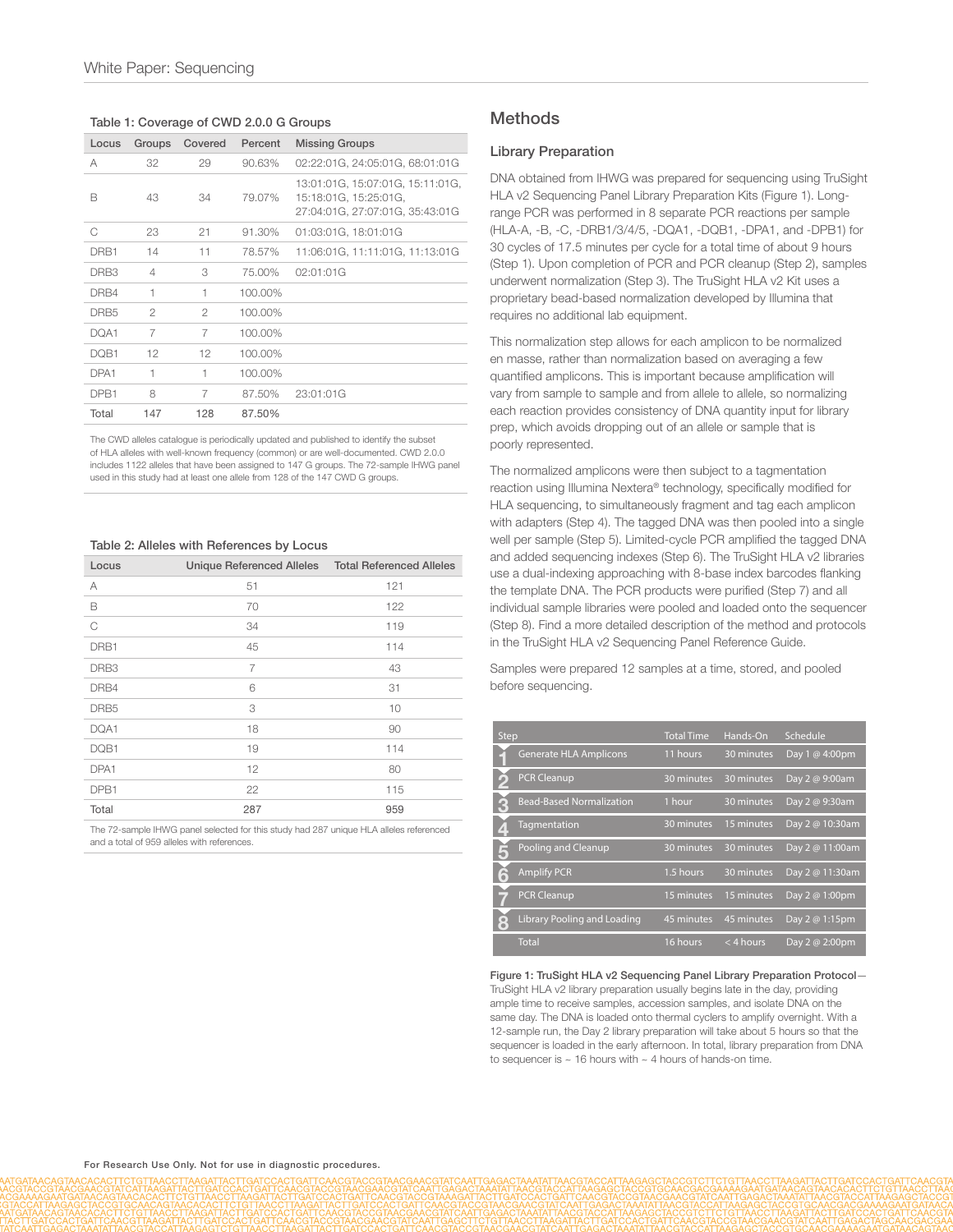## **Sequencing**

Libraries were run in parallel on the MiSeq and MiniSeq Systems. Paired-end 150-base pair sequencing  $(2 \times 150$  bp) was used on both systems. On the MiSeq System, 24 samples were pooled into each run using the MiSeq Reagent Kit v2 Micro (300 cycles). On the MiniSeq System, all 72 samples were pooled onto a single MiniSeq High Output Reagent Kit (300 cycles). The MiSeq System runs averaged 19 hours per run and the MiniSeq System runs averaged 24 hours per run (Table 3).

#### Table 3: MiSeq and MiniSeq Systems Specifications for the TruSight HLA v2 Sequencing Panel

| MiSeg System (4-channel chemistry)   |            |                          |                                   |                 |  |  |  |
|--------------------------------------|------------|--------------------------|-----------------------------------|-----------------|--|--|--|
| <b>Reagent Kit</b>                   | Max. Reads | $2 \times 150$<br>Output | $2 \times 150$ Run<br><b>Time</b> | Max.<br>Samples |  |  |  |
| v2 Nano                              | 1M         | 300 Mb                   | 17 hours                          | 6               |  |  |  |
| v <sub>2</sub> Micro                 | 4M         | 1.2 Gb                   | 19 hours                          | 24              |  |  |  |
| V2 Standard                          | 15M        | 4.5 Gb                   | 24 hours                          | 96              |  |  |  |
| V3 Standard                          | 25M        | 7.5 Gb                   | 39 hours                          | 144             |  |  |  |
| MiniSeg System (2-channel chemistry) |            |                          |                                   |                 |  |  |  |
| <b>Reagent Kit</b>                   | Max. Reads | $2 \times 150$<br>Output | $2 \times 150$ Run<br>Time        | Max.<br>Samples |  |  |  |
| Mid Output                           | 8M         | $2.4$ Gb                 | 17 hours                          | 48              |  |  |  |
| <b>High Output</b>                   | 25M        | 7.5 Gb                   | 24 hours                          | 144             |  |  |  |

## Data Analysis

The compressed fastq.gz files (2 per sample; Read 1 and Read 2) output from the MiSeq and MiniSeq Systems were imported directly into TruSight HLA Assign 2.0 (v2.0.0.920) Software. IMGT/HLA version 3.23 and CWD version 2.0.0 software were used for analysis and typing of the results. Assign 2.0 Software performed the alignment of individual reads to a consensus reference sequence (2 consensus reference sequences for HLA-DQB1 and 4 consensus reference sequences for HLA-DRB1).

The software then phased all heterozygous positions using base positions under individual reads and in paired reads. Often, multiple pairs of reads need to be layered to align phase directly. This method allows for phasing of heterozygous positions as far apart as the longest fragment sequenced (usually 1000–1300 bases). These phased alignments generate a consensus sequence for each locus comprising a mean depth of coverage per locus of more than 100×. Following sample multiplexing recommendations, mean depth of coverage is usually over 200× per locus. These consensus sequences were compared to the IMGT/HLA database housed within the Assign 2.0 Software to generate an HLA type for each locus.

## Results: MiSeq System

#### Evaluation of Concordance with Reference Typing

Sequencing of the 72 IHWG samples on the MiSeq System resulted in consensus sequences for 1294 alleles, 959 of which had references for comparison. 907 (94.58%) alleles were concordant with the reference typing. The 52 typing results that did not match the reference sequence fell into 3 categories: 42 (4.38% of total referenced alleles) had incorrect or incomplete reference typings that prompted updates to the reference typings (Table 4), 5 (0.52% of total referenced alleles) had novel exonic variants, and 5 (0.52% of total referenced alleles) were not assigned a type and required manual editing.

All alleles with reference typings for which the results were concordant, alleles with reference typings that appeared to be incorrect, and novel alleles were used to calculate accuracy for the TruSight HLA v2 Sequencing Panel (Figure 2). 5 alleles were considered inaccurate and required a total of 9 base edits for concordance. These 5 alleles were not typed rather than being assigned an incorrect typing.



Figure 2: Accuracy of the TruSight HLA v2 Sequencing Panel on the MiSeq System—The accuracy is calculated using 959 alleles with references. A TruSight HLA v2 result was considered accurate when a result was fully concordant (907 alleles, 94.58%), when the result matched an update to the reference (42 alleles, 4.38%), and when the allele contained a novel variant (5 alleles, 0.52%). This resulted in a total of 954 alleles called accurately (99.48%).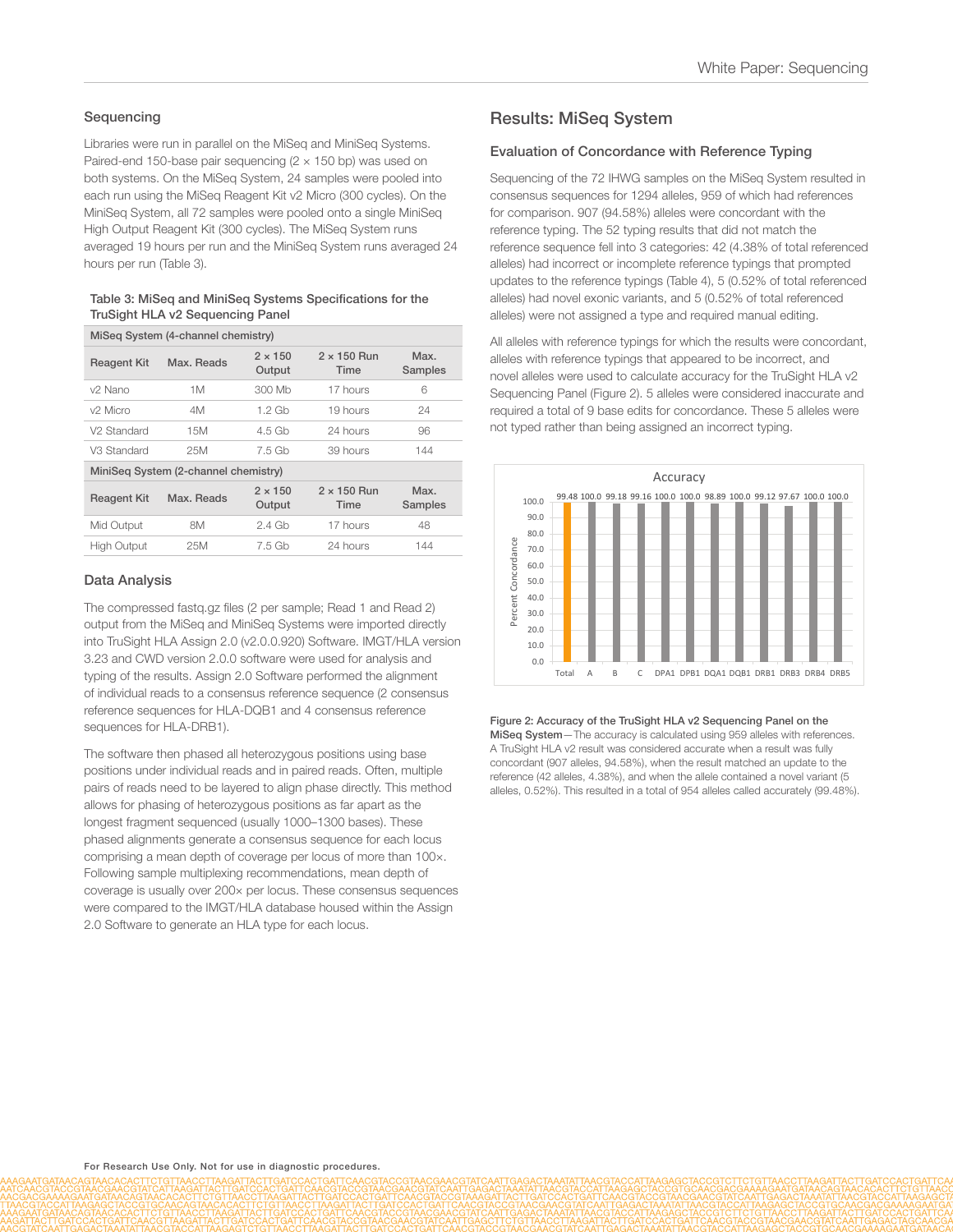## Table 4: IWHG Reference Updates

| Sample ID       | Locus | Reference<br><b>Typing</b> | <b>TruSight HLA</b><br>v <sub>2</sub> Typing | <b>Notes</b>                                                                                                                                                                                                                                                                                                                                                      |  |
|-----------------|-------|----------------------------|----------------------------------------------|-------------------------------------------------------------------------------------------------------------------------------------------------------------------------------------------------------------------------------------------------------------------------------------------------------------------------------------------------------------------|--|
| <b>IHW01136</b> | A     | 11:01                      | 01:01:01                                     | No evidence of the 11:01. This is consistent with findings from Wittig et al. <sup>17</sup> in which they also saw no<br>evidence of the 11:01.                                                                                                                                                                                                                   |  |
| <b>IHW09099</b> | A     | 02:17:01                   | 02:17:02                                     | This is an exon 1 mismatch of a single base position (315) in which a G was called, consistent with 02:17:02.<br>A T at this position is consistent with the 02:17:01. With over 200 reads in the analysis, there is no evidence<br>of the T call at this position. This is consistent with Wittig et al. <sup>17</sup>                                           |  |
| <b>IHW01040</b> | B     | 39:06:01                   | 39:06:02                                     | This is an exon 3 mismatch of a single base position (1028) in which a T was called, consistent with 39:06:02.<br>A C at this position is consistent with the 39:06:01. With over 200 reads in the analysis, there is no evidence<br>of the C call at this position. This is consistent with Wittig et al. <sup>17</sup>                                          |  |
| <b>IHW09388</b> | В     | 40:01:01                   | 40:01:02                                     | Single base mismatch to 40:01:01 in exon 1 at position 356 (G>C). The C is consistent with CWD allele<br>40:01:02.                                                                                                                                                                                                                                                |  |
| <b>IHW01040</b> | C     | 07:01                      | 07:18                                        | This is mismatched to the 07:01:01 at a single base position (2857 C>T) in exon 6. The T call at this position<br>was made with over 100 reads of the more than 200 reads covering this position. The T at this position is<br>consistent with the 07:18. Wittig et al. called this locus ambiguous with both 07:01/07:02 and 07:02/07:18<br>as possible results. |  |
| <b>IHW01136</b> | C     | 15:02                      | 15:13                                        | There is a single exon 4 mismatch to the 15:02:01 at position 2008 (G>C). The C is consistent with the 15:13<br>and is covered by more than 80 reads of the more than 200 reads covering the position. This is consistent<br>with Wittig et al. <sup>17</sup>                                                                                                     |  |
| <b>IHW09114</b> | C     | 02:02                      | 02:10:01                                     | There are 2 mismatches to the 02:02, one in exon 3 (1150 A>G) and one in exon 4 (1954 A>G). Both<br>positions are covered by more than 200 reads all going to the G's. The G call at these positions is consistent<br>with the 02:10. Furthermore, the 17:01 was not in the reference yet is clearly present.                                                     |  |
| <b>IHW09373</b> | С     | 07:01                      | 07:18                                        | There is a single base exon 6 mismatch to the 07:01 at position 2857 (CC>CT) with more than 80 reads<br>covering the T and more than 200 total reads covering the position. The T at this position is consistent with<br>07:18. Wittig et al. <sup>17</sup> called this ambiguous with both the 07:01 and the 07:18 as potential results.                         |  |
| <b>IHW01059</b> | DPA1  | 01:04                      | 01:03:01                                     | There is a single exon 2 heterozygous position (4284 AA>AC) with over 200 reads and 50/50 allele balance.<br>There are 6 other het positions called in the amplicon (4 in the 3' UTR and 2 in intron 1). These positions are<br>consistent with coverage and allele balance to the exon 2 het position.                                                           |  |
| <b>IHW09375</b> | DPA1  | 02:02:03                   | 02:02:02                                     | There is a single base exon 2 mismatch to the 02:02:03 at position 4260 (G>A). The A is consistent with<br>02:02:02 and is covered by more than 100 reads. The 02:02:02 is consistent with Wittig et al. <sup>17</sup>                                                                                                                                            |  |
| <b>IHW09381</b> | DPA1  | 01:01                      | 01:03:01                                     | There is no DPA1*01:01 currently characterized in the IMGT/HLA database.                                                                                                                                                                                                                                                                                          |  |
| <b>IHW09040</b> | DPB1  | 03:01                      | 104:01                                       | There is a single base exon 4 mismatch to 03:01 at position 10163 (G>A). The A is consistent with 104:01<br>and covered by more than 200 reads. The 104:01 homozygote is consistent with Wittig et al. <sup>17</sup>                                                                                                                                              |  |
| <b>IHW09373</b> | DPB1  | 03:01                      | 104:01                                       | There is a single base exon 4 mismatch to 03:01 at position 10163 (G>A). The A is consistent with 104:01<br>and covered by more than 80 reads. Wittig et al. called this with an ambiguity string containing both the<br>03:01 and 104:01.                                                                                                                        |  |
| <b>IHW09387</b> | DPB1  | 13:01                      | 133:01                                       | There is a single base exon 2 mismatch to 13:01:01 at position 5133 (A>G). The G is consistent with 133:01<br>and is covered by 200 reads. The 133:01 is consistent with Wittig et al. <sup>17</sup>                                                                                                                                                              |  |
| <b>IHW09398</b> | DPB1  | 03:01                      | 104:01                                       | There is a single base exon 4 mismatch to 03:01 at position 10163 (G>A). The A is consistent with 104:01<br>and covered by more than 80 reads. Wittig et al. called this with an ambiguity string containing both the<br>03:01 and 104:01.                                                                                                                        |  |
| IHW09431        | DPB1  | 03:01                      | 104:01                                       | There is a single base exon 4 mismatch to 03:01 at position 10163 (G>A). The A is consistent with 104:01<br>and covered by more than 80 reads. Wittig et al. called this with an ambiguity string containing both the<br>03:01 and 104:01.                                                                                                                        |  |
| <b>IHW01040</b> | DQA1  | 05:01                      | 05:05:01                                     | This is a frequent reference issue in which the reference calls 05:01 and the NGS result calls the more<br>common 05:05. These differ from one another in 3 exon positions (777 exon 1, 5580 exon 3, and 6030<br>exon 4). Exon 2 sequence is identical between the 2. This is consistent with Wittig et al. <sup>17</sup>                                         |  |
| IHW01093        | DQA1  | 05:01                      | 05:05:01                                     | This is a frequent reference issue in which the reference calls 05:01 and the NGS result calls the more<br>common 05:05. These differ from one another in 3 exon positions (777 exon 1, 5580 exon 3, and 6030<br>exon 4). Exon 2 sequence is identical between the 2.                                                                                             |  |
| <b>IHW01141</b> | DQA1  | 05:01                      | 05:05:01                                     | This is a frequent reference issue in which the reference calls 05:01 and the NGS result calls the more<br>common 05:05. These differ from one another in 3 exon positions (777 exon 1, 5580 exon 3, and 6030<br>exon 4). Exon 2 sequence is identical between the 2.                                                                                             |  |
| <b>IHW09009</b> | DQA1  | 01:02:01                   | 01:02:02                                     | There is a single base mismatch to the 01:02:01 in exon 3 (5391 T>C). We also see no evidence of<br>heterozygosity. This is consistent with Wittig et al. <sup>17</sup>                                                                                                                                                                                           |  |
| <b>IHW09016</b> | DQA1  | 05:01                      | 05:05:01                                     | This is a frequent reference issue in which the reference calls 05:01 and the NGS result calls the more<br>common 05:05. These differ from one another in 3 exon positions (777 exon 1, 5580 exon 3, and 6030<br>exon 4). Exon 2 sequence is identical between the 2. This is consistent with Wittig et al. <sup>17</sup>                                         |  |
| IHW09035        | DQA1  | 05:01                      | 05:05:01                                     | This is a frequent reference issue in which the reference calls 05:01 and the NGS result calls the more<br>common 05:05. These differ from one another in 3 exon positions (777 exon 1, 5580 exon 3, and 6030<br>exon 4). Exon 2 sequence is identical between the 2. This is consistent with Wittig et al. <sup>17</sup>                                         |  |

For Research Use Only. Not for use in diagnostic procedures.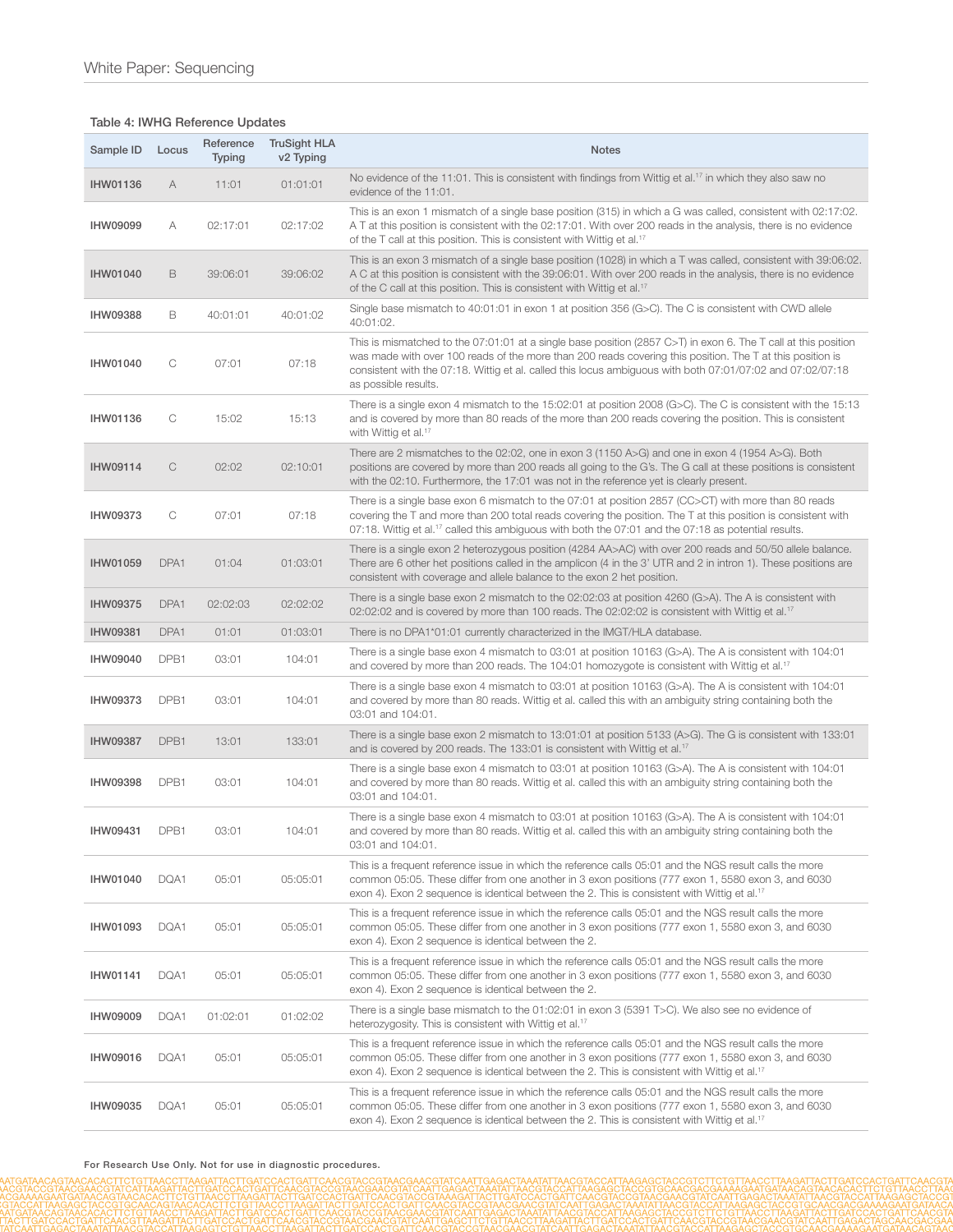## Table 4: IWHG Reference Updates, continued

| Sample ID       | Locus | Reference<br><b>Typing</b> | <b>TruSight HLA</b><br>v <sub>2</sub> Typing | <b>Notes</b>                                                                                                                                                                                                                                                                                                              |
|-----------------|-------|----------------------------|----------------------------------------------|---------------------------------------------------------------------------------------------------------------------------------------------------------------------------------------------------------------------------------------------------------------------------------------------------------------------------|
| <b>IHW09040</b> | DQA1  | 05:01                      | 05:05:01                                     | This is a frequent reference issue in which the reference calls 05:01 and the NGS result calls the more<br>common 05:05. These differ from one another in 3 exon positions (777 exon 1, 5580 exon 3, and 6030<br>exon 4). Exon 2 sequence is identical between the 2. This is consistent with Wittig et al. <sup>17</sup> |
| <b>IHW09077</b> | DQA1  | 03:01                      | 03:02                                        | There are 2 mismatches in exon 1 and 3 to the 03:01. These are perfect matches to the 03:02. Wittig et al. <sup>17</sup><br>made this same call.                                                                                                                                                                          |
| IHW09114        | DQA1  | 05:01                      | 05:05:01                                     | This is a frequent reference issue in which the reference calls 05:01 and the NGS result calls the more<br>common 05:05. These differ from one another in 3 exon positions (777 exon 1, 5580 exon 3, and 6030<br>exon 4). Exon 2 sequence is identical between the 2.                                                     |
| <b>IHW09388</b> | DQA1  | 03:02                      | 03:03:01                                     | There is a single base mismatch to 03:02 in exon 1 at position 799 (C>T). The T is a perfect match to<br>03:03:01.                                                                                                                                                                                                        |
| IHW01059        | DQB1  | 02:01                      | 02:02:01                                     | There is a single base exon 3 mismatch to 02:01 at position 5548 (A>G). The G is a perfect match to<br>02:02:01.                                                                                                                                                                                                          |
| <b>IHW09040</b> | DQB1  | 03:01                      | 03:19                                        | There is a single exon 3 mismatch to 03:01 at position 5698 (C>T). The T is a perfect match to 03:19. The<br>03:19 homozygous call is consistent with Wittig et al. <sup>17</sup> Also, the 03:19 result was independently verified by<br>Sanger sequencing of exon 2 at Eton laboratories.                               |
| <b>IHW09047</b> | DQB1  | 02:01                      | 02:02:01                                     | There is a single base exon 3 mismatch to 02:01 at position 5548 ( $A > G$ ). The G is a perfect match to<br>02:02:01. The 02:02:01 is the same call made by Wittig et al. <sup>17</sup> The 02:02 typing was confirmed by Sanger<br>sequencing of exon 3 performed by the BloodCenter of Wisconsin.                      |
| IHW09114        | DQB1  | 03:01                      | 03:19                                        | There is a single exon 3 mismatch to 03:01 at position 5698 (C $>$ T). The T is a perfect match to 03:19.                                                                                                                                                                                                                 |
| <b>IHW09273</b> | DQB1  | 02:01                      | 02:02:01                                     | There is a single base exon 3 mismatch to 02:01 at position 5548 (A>G). The G is a perfect match to<br>02:02:01.                                                                                                                                                                                                          |
| <b>IHW09367</b> | DQB1  | 05:02:01                   | 03:03:02                                     | There is no evidence of the 05:02:01 in our sequence data. Wittig et al. <sup>17</sup> also called the 03:03:02<br>homozygote. The 03:03 typing was confirmed by Sanger sequencing of exon 2 performed by the<br>BloodCenter of Wisconsin.                                                                                |
| <b>IHW09398</b> | DQB1  | 02:01                      | 02:02:01                                     | There is a single base exon 3 mismatch to 02:01 at position 5548 (A>G). The G is a perfect match to<br>02:02:01. The 02:02:01 is the same call made by Wittig et al. <sup>17</sup>                                                                                                                                        |
| <b>IHW09398</b> | DQB1  | 03:01                      | 03:19                                        | There is a single exon 3 mismatch to 03:01 at position 5698 (C>T). The T is a perfect match to 03:19. Wittig<br>et al. also called an 03:19. The 03:19 typing was confirmed by Sanger sequencing of exon 2 performed by<br>the BloodCenter of Wisconsin.                                                                  |
| <b>IHW09056</b> | DRB1  | 14:01                      | 14:54:01                                     | This is a frequent reference error in which the 14:01 is called in favor of the 14:54. These alleles differ at one<br>exon 3 base position 11292 (T>C). This is a perfect match to 14:54. This is the same call made by Wittig et<br>$al.^{17}$                                                                           |
| <b>IHW09061</b> | DRB1  | 14:01                      | 14:54:01                                     | This is a frequent reference error in which the 14:01 is called in favor of the 14:54. These alleles differ at one<br>exon 3 base position 11292 (T>C). This is a perfect match to 14:54.                                                                                                                                 |
| <b>IHW09077</b> | DRB3  | 03:01:01                   | 03:01:03                                     | There are 2 mismatches to the $03:01:01$ in exons 3 (10946 A>G) and 4 (11705 T>C). Both of these changes<br>are consistent with 03:01:03.                                                                                                                                                                                 |
| IHW09253        | DRB3  | 03:01:01                   | 03:01:03                                     | There are 2 mismatches to the 03:01:01 in exons 3 (10946 A>G) and 4 (11705 T>C). Both of these changes<br>are consistent with 03:01:03.                                                                                                                                                                                   |
| <b>IHW09029</b> | DRB4  | 01:01                      | 01:03:01                                     | The 01:01 and 01:03 alleles differ from one another in exon 3 at position 13110. The 01:01 calls for an A and<br>the 01:03 calls for a G. The G is called here with more than 200 reads attributed to the G call.                                                                                                         |
| IHW09114        | DRB4  | 01:01                      | 01:03:01                                     | The 01:01 and 01:03 alleles differ from one another in exon 3 at position 13110. The 01:01 calls for an A and<br>the 01:03 calls for a G. The G is called here with more than 200 reads attributed to the G call.                                                                                                         |
| <b>IHW09377</b> | DRB4  | 01:01:02                   | 01:01:01                                     | There is no DRB4*01:01:02 allele characterized in the current IMGT/HLA database. This typing is a perfect<br>match to 01:01:01.                                                                                                                                                                                           |
| <b>IHW09388</b> | DRB4  | 01:01                      | 01:03:01                                     | The 01:01 and 01:03 alleles differ from one another in exon 3 at position 13110. The 01:01 calls for an A and<br>the 01:03 calls for a G. The G is called here with more than 200 reads attributed to the G call.                                                                                                         |

The majority (33 of 42) of this reference discordance is likely because outlying exons were not sequenced or investigated with conventional methods available at the time this typing was performed. These are highlighted in white.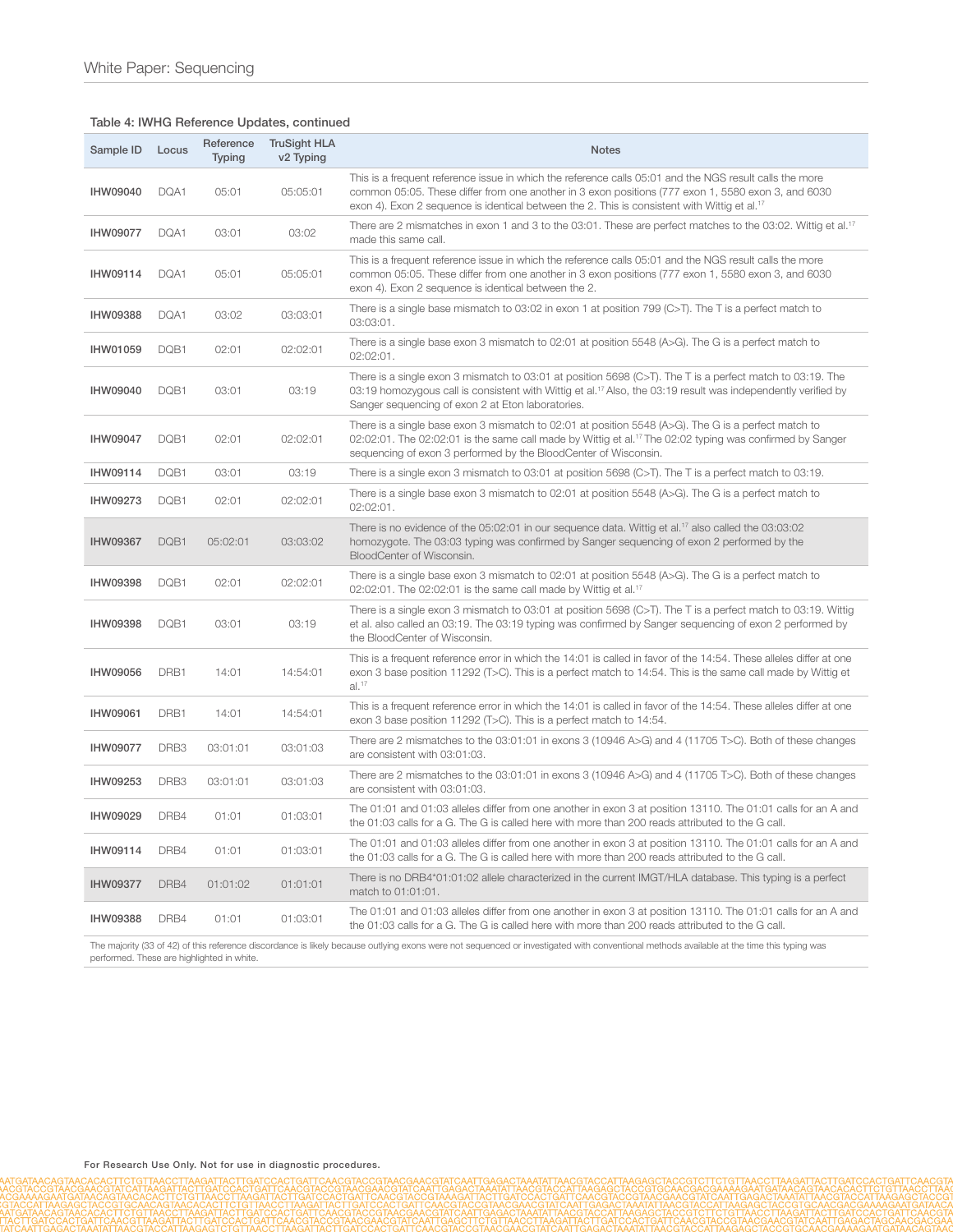#### Discovery of Novel Exonic Variants

5 alleles (0.52% of total referenced alleles) had novel exonic variants (Figure 3).

IHW09220 and IHW09378: Reference alignments for DPA1\*02:01:01 and DPA1\*02:02 both expect an A at position 4314 (Exon 2 position 107). The IHW09220 sample consensus sequence made up of more than 200 reads shows a G in  $\sim$  55% of these reads and an A in ~ 45% of the reads. The A was phased and aligned to the 02:01:01 and the G was phased and aligned to the second allele. There is no match in IMGT/HLA to this sequence, including a G at this position, indicating this to be a novel variant. IHW09378 has the same novel sequence of the 02 allele (Figure 3A).

IHW09266: Reference alignments for DQB1\*03:01:01 and DQB1\*05:01:01 both expect a C at position 612 (Exon 1 position 81). The IHW09266 sample consensus sequence made up of more than 250 reads shows a C in  $\sim$  50% of the reads and a T in  $\sim$  50% of the reads. The C was phased and aligned to the 03:01:01 and the T was phased and aligned to the second allele. There is no match in IMGT/ HLA to this sequence, including a T at this position, indicating this to be a novel variant (Figure 3B).

IHW09369: The reference alignment for B\*15:26N expects a T at position 295 (Exon 1 position 11). The reference typing for this locus is 15:26N homozygote. The IHW09369 sample consensus sequence made up of more than 300 reads shows a C at this position in all reads. There is no match in IMGT/HLA to this sequence, including a C at this position, indicating this to be a novel variant (Figure 3C).

#### Manual Review of No Typing Results

5 alleles (0.52% of total referenced alleles) had no typings during analysis with TruSight HLA Assign 2.0 Software and required manual review and editing of the sequence to generate typings (Figure 4). In 4 of the 5 cases, homozygous loci contained 1 to 3 base calls at low frequency. The fifth case included a single low frequency base call in a heterozygous locus. In all cases, no typings were made and there are no examples of incorrect typings being made.

IHW01040 HLA-DRB3: The reference typing for this locus is actually 01 and 01. This seems unlikely given the DRB1 typing of 08:01 and 13:03:01 for which the 08:01 is rarely paired with a DRB3/4/5. Therefore, it is expected to see only one 01:01:02 allele. In this case, the top ranked allele is 01:01:02 and 01:01:02 with this single heterozygous base position and a mismatch to the 01:01:02. This T appears to be present in about 11% of the reads and appears to be called erroneously. The 2 options at this position are to remove the T call, resulting in a 01:01:02 homozygous typing or make no call at the position with the same 01:01:02 homozygous result.

IHW09021 HLA-C: The reference typing for this locus is 17:01. In this case, the top ranked allele pair is 17:01:01 and 17:01:01 with 3 heterozygous base positions as the mismatches to a perfect match. These calls appear to be present in about 11% of the reads and appear to be called erroneously. The 2 options at these positions are to remove the low frequency calls or make all these positions no calls, resulting in a 17:01:01 homozygous typing in both cases.

IHW09044 HLA-DQA1: The reference typing for this locus is 05:01. In this case, the top ranked allele pair is 05:01:01 and 05:05:01 with multiple mismatches to the 05:01. Apparently the actual typing is 05:05:01 homozygous with this single base position as the sole heterozygous call. The C call appears to be present in about 11% of the reads and appears to be called erroneously. The 2 options at this position are to remove the low frequency call or make no call, resulting in a 05:05:01 homozygous typing in both cases.

IHW09058 HLA-DRB1: The reference typing for this locus is 13:01. In this case, the top ranked allele pair is 13:01:01 and 13:01:01 with these 3 heterozygous base positions and mismatches to a perfect match. These calls appear to be present in about 11% of the reads and appear to be called erroneously. The 2 options at these positions are to remove the low frequency calls, resulting in a 13:01:01 homozygous typing, or make all these positions no calls, resulting in a 13:01:01/13:121 homozygous typing and ambiguity.

IHW09378 HLA-B: The reference typing for this locus is 41:02:01 and 51:01:01. A T at about 11% frequency in the reads appears to have been called erroneously. The 2 options at this position are to remove the low frequency call or make no call, both resulting in an unambiguous 41:02:01 and 51:01:01 typing result.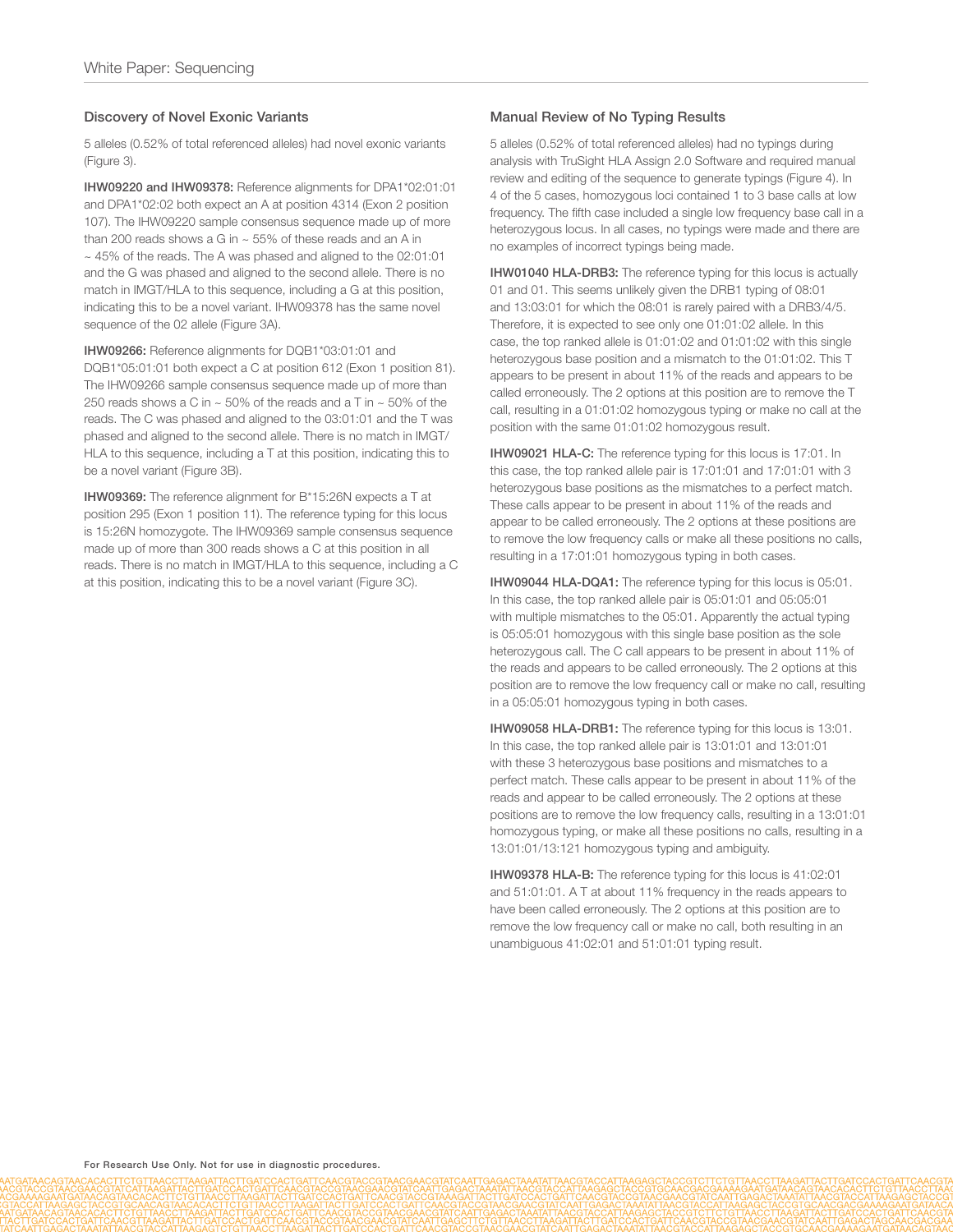

Figure 3: Novel Exonic Variants-The top 1 or 2 rows (white) in each figure are the reference alignments for that particular allele, with expected base calls at specific positions highlighted in yellow. The second or third row (gray) in each figure is the sample consensus sequence made up of hundreds of reads. (A) IHW09220 and IHW09378 HLA-DPA1 Reference alignments for DPA1\*02:01:01 (row 1) and DPA1\*02:02 (row 2) both expect an A at position 4314 (Exon 2 position 107). The sample consensus sequence made up of more than 200 reads (row 3) shows a G in ~ 55% of these reads and an A in ~ 45% of the reads. The A was phased and aligned to the 02:01:01 and the G was phased and aligned to the second allele. (B) IHW09266 HLA-DQB1 Reference alignments for DQB1\*03:01:01 (row 1) and DQB1\*05:01:01 (row 2) both expect a C at position 612 (Exon 1 position 81). The sample consensus sequence made up of more than 250 reads (row 3) shows a C in  $\sim$  50% of the reads and a T in  $\sim$  50% of the reads. The C was phased and aligned to the 03:01:01 and the T was phased and aligned to the second allele. (C) IHW09369 HLA-B The reference typing for this locus is 15:26N homozygote. The reference alignment for B\*15:26N (row 1) expects a T at position 295 (Exon 1 position 11). The sample consensus sequence made up of more than 300 reads (row 2) shows a C at this position in all reads.



Figure 4: Manual Review of No Typing Results and Edits-5 alleles resulted in no typings during analysis with TruSight HLA Assign 2.0 Software and required manual review and editing. In all cases, the calls made appear to be present in ~ 11% of the reads (red triangles) and appear to be called erroneously. Options are to remove the low frequency calls or make all such positions no calls. (A) IHW01040 HLA-DRB3 The reference typing for this locus is actually 01 and 01. In this case, the top ranked allele is 01:01:02 and 01:01:02 with this single heterozygous base position and a mismatch to the 01:01:02. (B) IHW09021 HLA-C The reference typing for this locus is 17:01. In this case, the top ranked allele pair is 17:01:01 and 17:01:01 with these 3 heterozygous base positions as the mismatches to a perfect match. (C) IHW09044 HLA-DQA1 The reference typing for this locus is 05:01. In this case, the top ranked allele pair is 05:01:01 and 05:05:01 with multiple mismatches to the 05:01. Apparently the actual typing is 05:05:01 homozygous with this single base position as the sole heterozygous call. (D) IHW09058 HLA-DRB1 The reference typing for this locus is 13:01. In this case, the top ranked allele pair is 13:01:01 and 13:01:01 with these 3 heterozygous base positions as the mismatches to a perfect match. **(E) IHW09378 HLA-B** The reference typing for this locus is 41:02:01 and 51:01:01, with a no typing result for the 41:02:01 allele.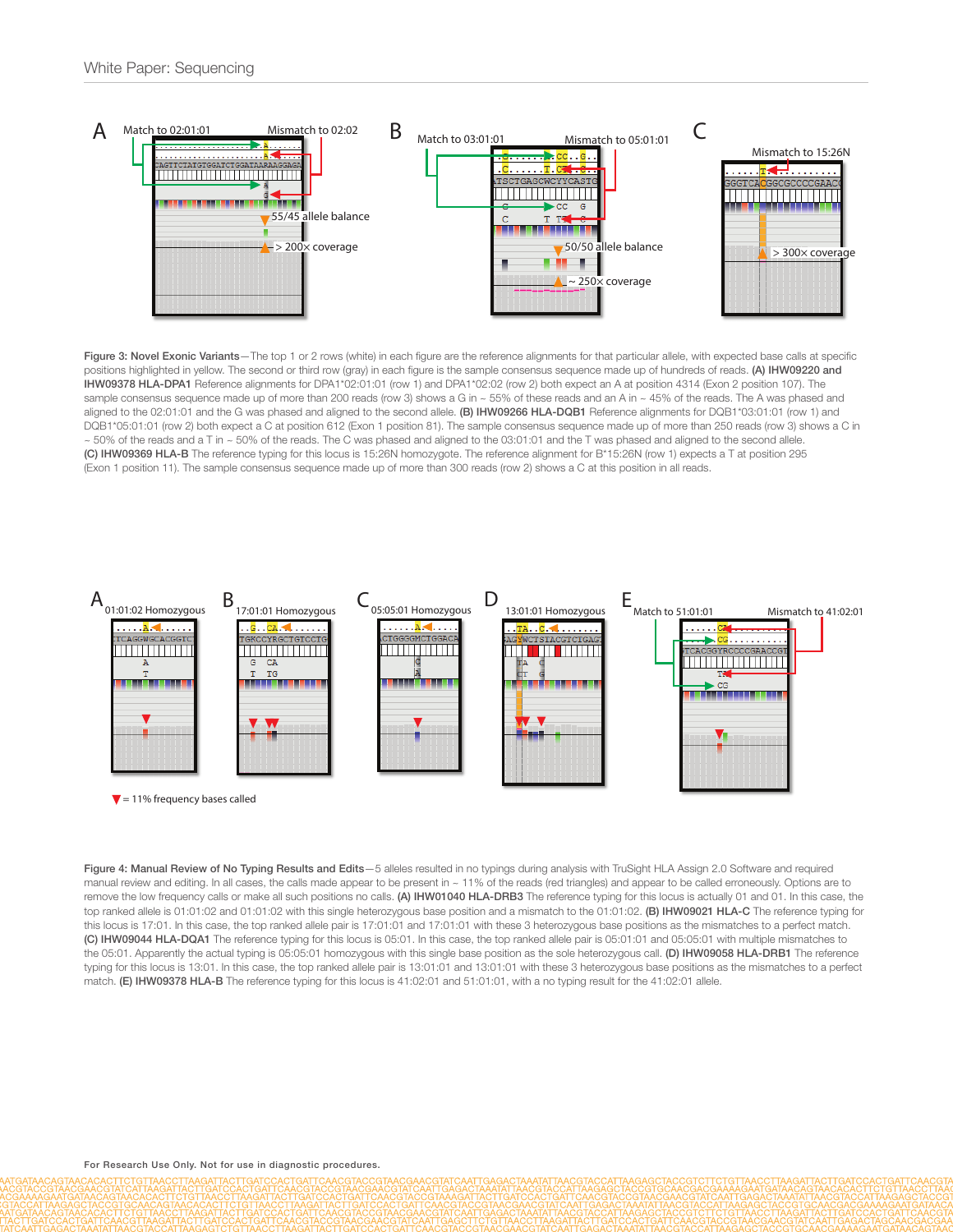## Resolving HLA Typing Ambiguities

There were 41 ambiguities found in the 1292 sequenced alleles (Figure 5). There are 3 types of ambiguities present in these data (Table 5).

- 1. Amplicon Ambiguities: These ambiguities were resolved outside the amplicon and include DPB1\*13:01:01/107:01 (13:01:01G group), DRB1\*12:01:01/12:10 (12:01:01G group), and DRB1\*08:01:01/03. All 3 of these ambiguities were resolved in exon 1 of their respective loci and exons 1 of DPB1 and DRB1 are not covered by TruSight HLA v2. Amplicon ambiguities accounted for 8 of the 41 ambiguities (19.51%). These amplicon ambiguities are highlighted in blue.
- 2. Conditional Ambiguities: These ambiguities appear based on the combination of alleles and usually occur because the homology between the alleles leads to large gaps in heterozygous base positions that are used to phase. With gaps of 1Kb or more, phase will be lost resulting in a phase ambiguity. This most commonly occurs in DPB1 in which intron 2 is over 4500 bases in length with certain combinations having het gaps of more than 4Kb (eg DPB1\*04:01:01 paired with DPB1\*04:02:01). These conditional ambiguities will appear every time these alleles are combined with one another, but not every time the allele is present in a different combination. Conditional ambiguities occurred in 28 of the 41 (68.29%) ambiguities and account for all the DQB1 ambiguities and all the DPB1 ambiguities except for the 13:01:01/107:01. Conditional ambiguities are highlighted in green.
- 3. Phase Ambiguities: These ambiguities rarely occur and are specific to a sequencing run. In other words, the same sample and allele combination will usually sequence unambiguously, but on occasion may not have the appropriate read structure to resolve phase. There are 3 loci (5 of 41 alleles, 12.20%) in which this occurred in these runs and these are highlighted in pink.



Figure 5: Ambiguity Rates of the TruSight HLA v2 Sequencing Panel on the MiSeq System—The ambiguity rate was calculated using the 1292 alleles that were sequenced and these data were calculated independently of the references. There were 41 total alleles with ambiguities.

| Table 5: TruSight HLA v2 Sequencing Panel Ambiguities on the |  |
|--------------------------------------------------------------|--|
| MiSeg System                                                 |  |

| Sample ID       | Locus | Ambiguity              |
|-----------------|-------|------------------------|
| <b>IHW01018</b> | DRB1  | 08:01:01/03            |
| <b>IHW01040</b> | DPB1  | 03:01:01/124:01        |
|                 |       | 04:01:01/350:01        |
| <b>IHW01040</b> | DRB1  | 08:01:01/03            |
| <b>IHW01093</b> | DPB1  | 04:01:01/105:01        |
|                 |       | 04:02:01/126:01        |
| <b>IHW01137</b> | DPB1  | 04:01:01/105:01        |
|                 |       | 04:02:01/126:01        |
| <b>IHW01141</b> | DPB1  | 04:01:01/105:01        |
|                 |       | 04:02:01/126:01        |
| <b>IHW01141</b> | DRB1  | 12:01:01/12:10         |
| <b>IHW01174</b> | DPB1  | 03:01:01/124:01        |
|                 |       | 04:01:01/350:01        |
| <b>IHW09044</b> | DPB1  | 02:01:02/105:01        |
|                 |       | 04:02:01/416:01        |
| <b>IHW09045</b> | DPB1  | 02:01:02/105:01        |
|                 |       | 04:02:01/416:01        |
| <b>IHW09045</b> | DRB1  | 12:01:01/12:10         |
| <b>IHW09056</b> | DPB1  | 13:01:01/107:01        |
| <b>IHW09013</b> | DPB1  | 02:01:02/106:01        |
|                 |       | 19:01/414:01           |
| <b>IHW09114</b> | DRB1  | 13:01:01/107:01        |
| <b>IHW09267</b> | DQB1  | 06:03:01/06:39         |
|                 |       | 06:04:01/06:41         |
| <b>IHW09273</b> | DRB1  | 12:01:01/12:10         |
| <b>IHW09366</b> | DQB1  | 06:02:01/06:39         |
|                 |       | 06:04:01/06:84         |
| <b>IHW09378</b> | DQB1  | 06:03:01/06:41         |
|                 |       | 06:09:01/06:88         |
| <b>IHW09388</b> | DPB1  | 04:01:01/105:01        |
|                 |       | 04:02:01/126:01        |
| <b>IHW09398</b> | DRB1  | 08:04:01/08:20         |
|                 |       | 13:03:01/08:40         |
| <b>IHW09417</b> | DPB1  | 04:01:01/105:01        |
|                 |       | 04:02:01/126:01        |
| <b>IHW09501</b> | DPB1  | 04:04:01/133:01        |
|                 |       | 13:01:01/107:01/350:01 |
| <b>IHW09502</b> | Α     | 02:05:01/02:22:01      |
|                 |       | 02:01:01/02:14         |
| <b>IHW09502</b> | DPB1  | 03:01:01/124:01        |
|                 |       | 04:01:01/350:01        |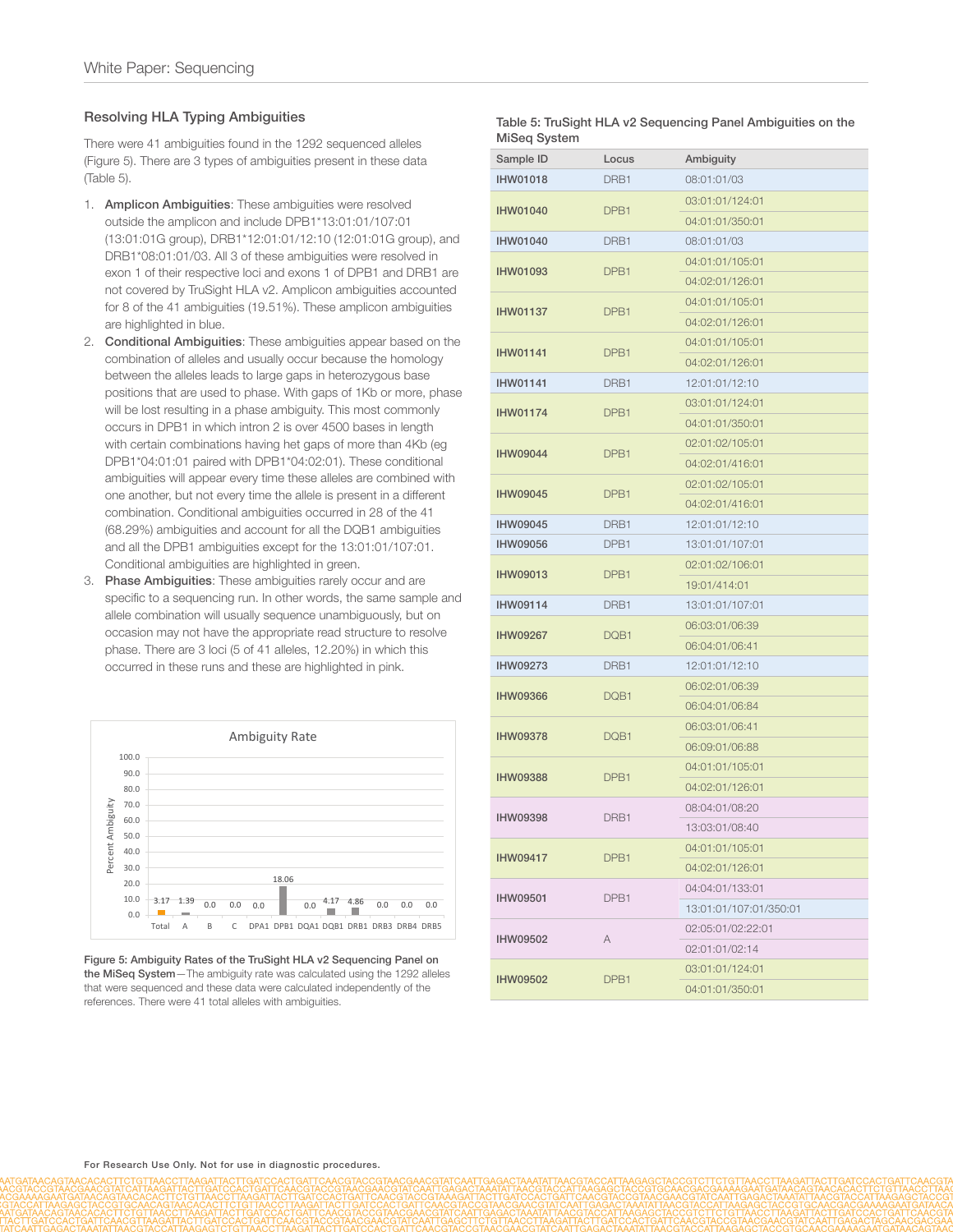# Results: MiniSeq System

#### Evaluation of Concordance with Reference Typing

Sequencing of the 72 IHWG samples on the MiniSeq System resulted in consensus sequences for 1292 alleles, 959 of which had references for comparison. 906 (94.47%) were concordant with the reference typing. The 52 typing results that did not match the reference sequence fell into 3 categories: 42 (4.38% of total referenced alleles) had incorrect or incomplete reference typings that prompted updates to the reference database (Table 4), 5 (0.52% of total referenced alleles) had novel exonic variants, and 6 (0.63% of total referenced alleles) required manual editing. The reference updates highlighted based on typing with the TruSight HLA v2 Sequencing Panel (Table 4) remain unchanged as all instances of incorrect or incomplete reference typing from sequencing on the MiSeq System are identical with data from the MiniSeq System.

All alleles with references for which the results were concordant, alleles with references that appear to be incorrect, and novel alleles were used to calculate accuracy for the TruSight HLA v2 Sequencing Panel (Figure 6). 6 alleles were considered inaccurate. Typing with the TruSight HLA v2 Sequencing Panel on the MiniSeq System resulted in similar accuracy compared to the MiSeq System (Figure 6).



Figure 6: Accuracy of the TruSight HLA v2 Sequencing Panel on the MiniSeq System—The accuracy is calculated by using 959 alleles with references. A TruSight HLA v2 Sequencing Panel result was considered accurate when a result was fully concordant (906 alleles, 94.47%), when the result matched an update to the reference (42 alleles, 4.38%), and when the allele contained a novel variant (5 alleles, 0.52%) for a total of 953 alleles called accurately (99.37%). Therefore, there were 6 alleles that were considered inaccurate. Differences in total accuracy and accuracy for each allele between the MiniSeq (orange/green bars) and MiSeq (gray/blue bars) Systems are indicated.

#### HLA Typing Ambiguities on the MiniSeq System

There were 42 ambiguities found in the 1292 sequenced alleles (Figure 7). Ambiguities found with the TruSight HLA v2 Sequencing Panel on the MiniSeq System are largely identical to those occurring on the MiSeq System (Table 5). There were 8 loci that differed between the MiniSeq and MiSeq Systems (Table 6).



Figure 7: Ambiguity Rates of the TruSight HLA v2 Sequencing Panel on the MiniSeq System—The ambiguity rate was calculated using the 1292 alleles that were sequenced, and these data were calculated independently of the references. There were 42 total alleles with ambiguities. Differences in total ambiguity rate and ambiguity rates for each allele between the MiniSeg (orange/ green bars) and MiSeq (gray/blue bars) Systems are indicated.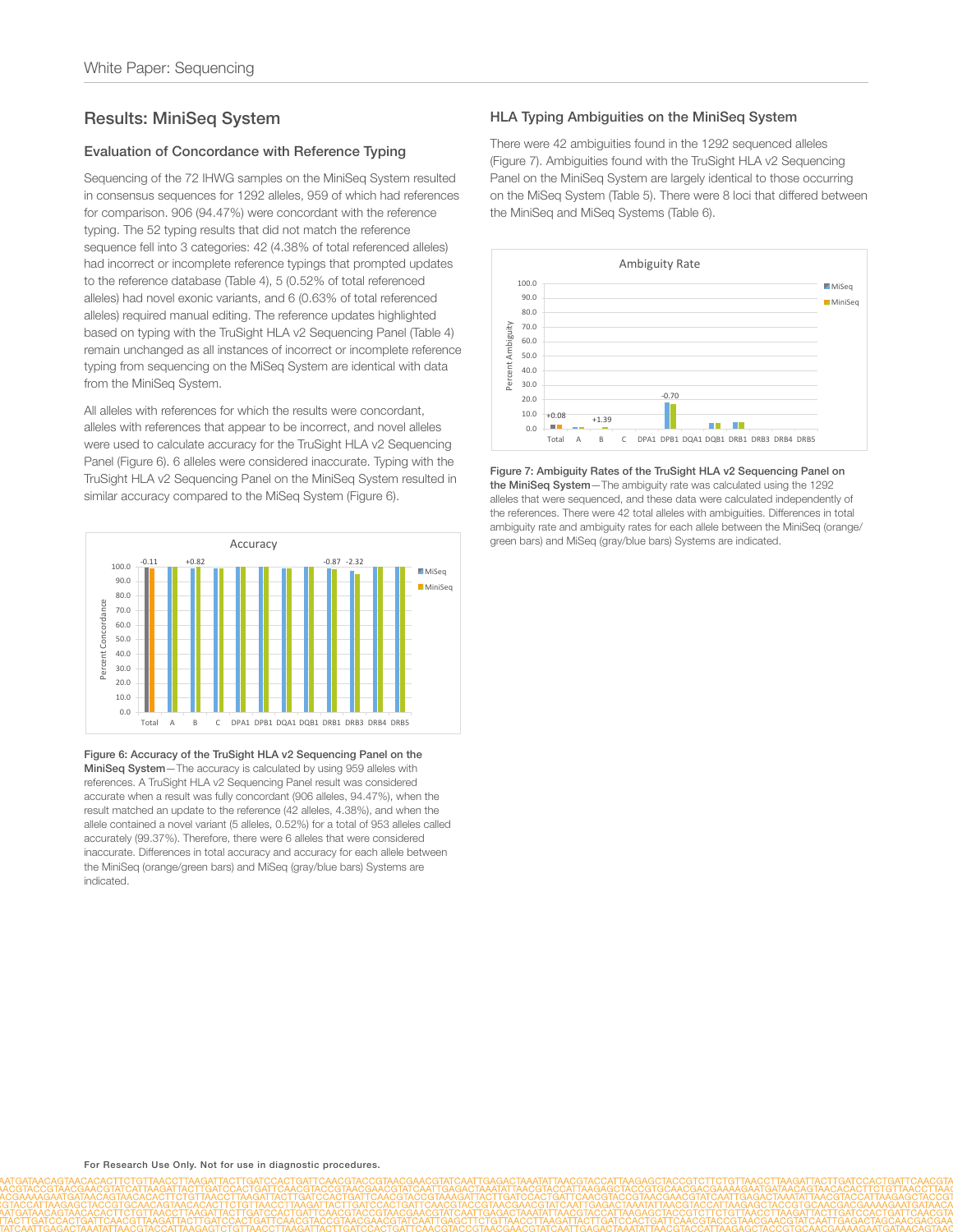| Sample ID       | Locus            | Reference<br>Typing | <b>MiSeg System Typing</b> | MiniSeg System Typing | <b>System with Correct</b><br><b>Typing</b> | <b>Notes</b>                                              |          |             |                        |
|-----------------|------------------|---------------------|----------------------------|-----------------------|---------------------------------------------|-----------------------------------------------------------|----------|-------------|------------------------|
| IHW01040        | DRB1             | 08:01               | 08:01:01/03                | 08:01:01/03           |                                             |                                                           |          |             |                        |
|                 |                  | 13:03               | 13:03:01                   | 13:55                 | MiSeq System                                |                                                           |          |             |                        |
| <b>IHW09058</b> |                  | 13:01:01            | $-1$ = $-1$                | 13:01:01              | MiniSeg System                              | This locus required 3 base                                |          |             |                        |
|                 | DRB1             |                     | $-1 - 1 - 1$               | $\times$              |                                             | edits when sequenced on<br>the MiSeg System.              |          |             |                        |
|                 |                  | 16:01               | 16:01:01                   | $-1 - 1 - 1 = -1$     | MiSeq System                                | This locus resulted in no                                 |          |             |                        |
| <b>IHW09084</b> | DRB1             |                     | X                          | $-1 - 1 - 1 = -1$     |                                             | typing being made with the<br>MiniSeg System data.        |          |             |                        |
|                 |                  |                     | 02:02                      | $-1 - 1 - 1$          | MiSeq System                                | This locus resulted in no                                 |          |             |                        |
| <b>IHW09084</b> | DRB <sub>5</sub> |                     | $\times$                   | $-1$ = $-1$           |                                             | typing being made with the<br>MiniSeg System data.        |          |             |                        |
| <b>IHW09378</b> |                  | 41:02:01            | $-1 - 1 - 1$               | 41:02:01              | MiniSeg System                              | This locus required 1 base                                |          |             |                        |
|                 | B                | 51:01:01            | 51:01:01                   | 51:01:01              |                                             | edit when sequenced on<br>the MiSeg System.               |          |             |                        |
|                 |                  | 02:02:01            | 02:02:01                   | $-1 - 1 - 1$          | MiSeq System                                | This locus requires 1 base                                |          |             |                        |
| IHW09459        | DRB <sub>3</sub> |                     | X                          | $-1 - 1 - 1$          |                                             | edit when sequenced on<br>the MiniSeq System.             |          |             |                        |
|                 | DPB1             |                     |                            |                       |                                             | 04:04:01/133:01                                           | 04:01:01 | <b>Both</b> | This locus contained a |
| <b>IHW09501</b> |                  |                     | 13:01:01/107:01/350:01     | 13:01:01/107:01       |                                             | phase ambiguity when<br>sequenced on the MiSeg<br>System. |          |             |                        |
| IHW09502        |                  |                     | 02:01:01/02:14             | 02:01:01              | Both                                        | This locus contained a                                    |          |             |                        |
|                 | A                |                     | 02:05:01/02:22:01          | 02:05:01              |                                             | phase ambiguity when<br>sequenced on the MiSeq<br>System. |          |             |                        |

## Table 6: TruSight HLA v2 Sequencing Panel Differences Between the MiSeq and MiniSeq Systems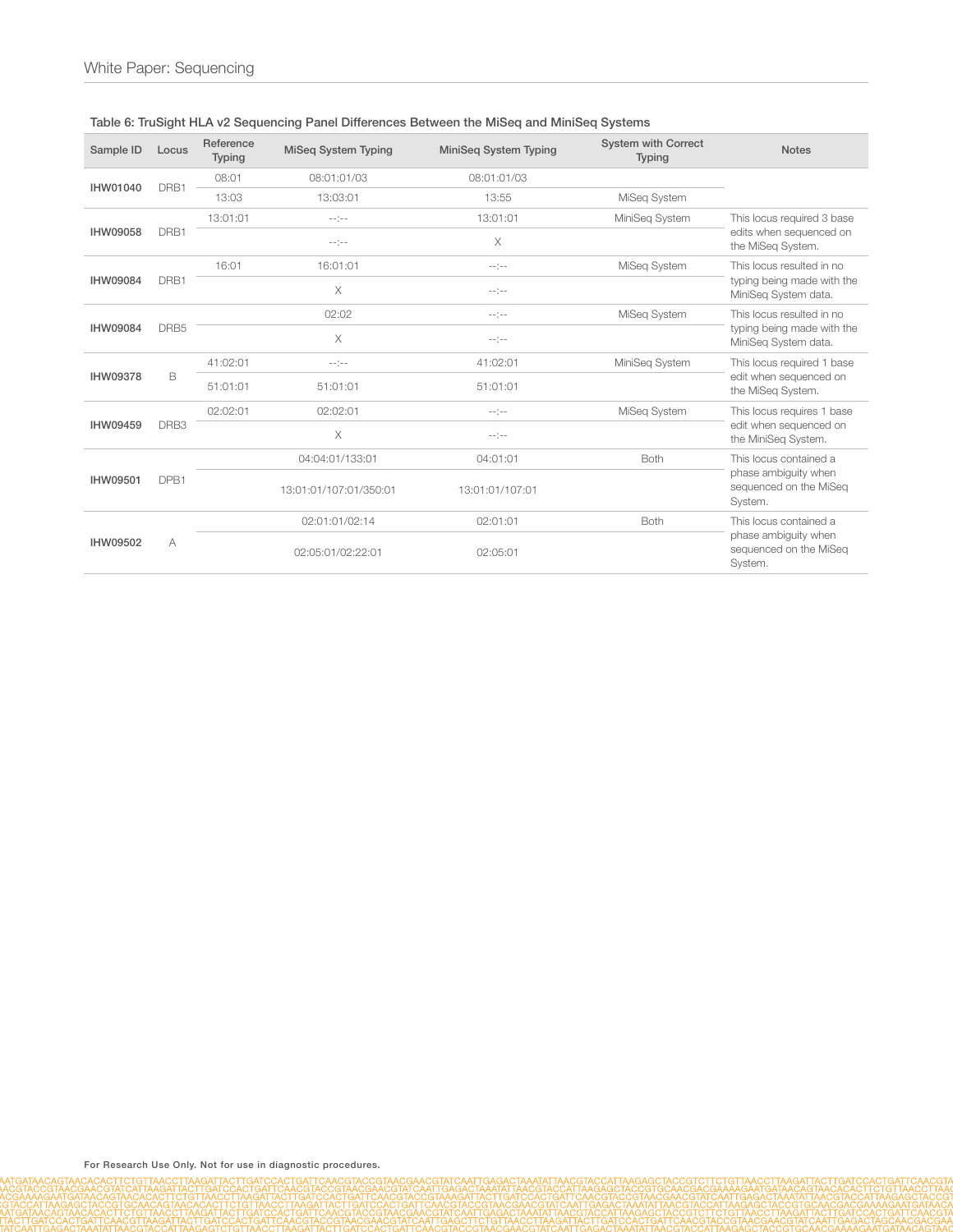## Conclusions

The TruSight HLA v2 Sequencing Panel is a fast and accurate method for high-resolution HLA typing. With this method, labs can generate HLA sequences and corresponding typing results in less than 48 hours from receipt of sample. Typing results are delivered for up to 11 loci per sample with high accuracy (99.47%) and low ambiguity rates (3.17%). This level of performance is achieved with no manual editing of the sequence. In addition, the performance of TruSight HLA v2 libraries were assessed side-by-side on the MiSeq and the MiniSeq Systems, comparing these instruments and 4-channel and 2-channel chemistries. There is not a significant difference between these systems and both the MiSeq and the MiniSeq Systems perform with high accuracy and low ambiguity rates.

## Additional Resources

[HLA Sequencing of International Histocompatibility Working Group](http://www.illumina.com/content/dam/illumina-marketing/documents/products/other/hla-sequencing-of-ihwg-reference-samples-supplementary-tables.xlsx)  [\(IHWG\) Reference Samples with TruSight HLA v2 Sequencing Panel](http://www.illumina.com/content/dam/illumina-marketing/documents/products/other/hla-sequencing-of-ihwg-reference-samples-supplementary-tables.xlsx)  [Supplementary Tables \(available](http://www.illumina.com/content/dam/illumina-marketing/documents/products/other/hla-sequencing-of-ihwg-reference-samples-supplementary-tables.xlsx) online)

[TruSight HLA Assign 2.0 72-Sample Panel on MiSeq System](http://support.illumina.com/downloads/trusight-hla-analysis-software-assign-2-0.html)  [Project](http://support.illumina.com/downloads/trusight-hla-analysis-software-assign-2-0.html) File

[TruSight HLA Assign 2.0 72-Sample Panel on MiniSeq System](http://support.illumina.com/downloads/trusight-hla-analysis-software-assign-2-0.html)  [Project](http://support.illumina.com/downloads/trusight-hla-analysis-software-assign-2-0.html) File

[TruSight HLA v2 Sequencing Panel Reference](http://support.illumina.com/downloads/trusight-hla-v2-reference-guide-1000000010159.html) Guide

[TruSight HLA Assign 2.0 Reference](http://support.illumina.com/downloads/trusight-hla-analysis-software-assign-2-0-guide-1000000010450.html) Guide

## Learn More

To learn more about the TruSight HLA v2 Sequencing Panel and TruSight HLA Assign 2.0 Software, visit www.illumina.com/hlaseq

## **References**

- <span id="page-10-0"></span>1. Robinson J, Halliwell JA, Hayhurst JH, et al. The IPD and IMGT/HLA database: allele variant databases. *Nucleic Acids Res*. 2015;43:D423-431.
- <span id="page-10-1"></span>Marsh SGE, Albert ED, Bodmer WF, et al. Nomenclature for factors of the HLA system, 2010. *Tissue Antigens*. 2010;75:291-455.
- <span id="page-10-2"></span>3. Cough SCL and Simmonds MJ. The HLA region and Autoimmune Disease: Associations and Mechanisms of Action. *Curr Genomics*. 2007;8:453-465.
- 4. Woodrow JC and Ilchysyn A. HLA antigens in psoriasis and psoriatic arthritis. *J Med Genetics*. 1985;22:492-495.
- 5. Fogdell A, Hillert J, Sachs C, and Olerup O. The multiple sclerosis- and narcolepsy-associated HLA class II haplotype includes the DRB5\*0101 allele. *Tissue Antigens*. 1995;46:333-336.
- <span id="page-10-3"></span>6. Woodrow JC and Ilchysyn A. HLA antigens in psoriasis and psoriatic arthritis. *J Med Genetics*. 1985;22:492-495.
- <span id="page-10-4"></span>7. Carrington M, Nelson GW, Martin MP, et al. HLA and HIV-1: Heterozygote Advantage and B\*35-Cw\*04 Disadvantage. *Sci*. 1999;283:1748-1752.
- <span id="page-10-5"></span>8. Mallal S, Nolan D, Witt C, et al. Association between presence of HLA-B\* 5701, HLA-DR7, and HLA-DQ3 and hypersensitivity to HIV-1 reversetranscriptase inhibitor abacavir. *Lancet*. 2002;359:727-732.
- <span id="page-10-6"></span>9. Ferrell PB and McLeod HL. Carbamazepine, HLA-B\*1502 and risk of Stevens-Johnson syndrome and toxic epidermal necrolysis: US FDA recommendations. *Pharmacogenomics*. 2008;9:1543-1546.
- <span id="page-10-7"></span>10. Daly AK, Donaldson PT, Bhatnagar P, et al. HLA-B\*5701 genotype is a major determinant of drug-induced liver injury due to flucloxacillin. *Nat Genetics*. 2009;41:816-819.
- <span id="page-10-8"></span>11. Alfirevic A and Pirmohamed M. Predictive Genetic Testing for Drug-Induced Liver Injury: Considerations of Clinical Utility. *Clin Pharmacol Ther*. 2012;92:376-380.
- <span id="page-10-9"></span>12. Romano A, De Santis A, Romito A, et al. Delayed Hypersensitivity to Aminopenicillins Is Related to Major Histocompatibility Complex Genes. *Ann Allergy Asthma Immunol*. 1998;80:433-437.
- <span id="page-10-10"></span>13. Lonjou C, Borot N, Sekula P, et al. A European study of HLA-B in Stevens– Johnson syndrome and toxic epidermal necrolysis related to five high-risk drugs. *Pharmacogenet and Genomics*. 2008;18:99-107.
- <span id="page-10-11"></span>14. Dekker JW, Nizankowska E, Schmitz-Schumann M, et al. Aspirin-induced asthma and HLA-DRB1 and HLA-DPB1 genotypes. *Clin Exp Allergy*. 1997;27:574-577.
- <span id="page-10-12"></span>15. International Histocompatibility Working Group Website, Reference Panels. http://ihwg.org/reference/index.html. Accessed April 18, 2016.
- <span id="page-10-13"></span>16. Mack SJ, Cano P, Hollenbach JA, et al. Common and well-documented HLA alleles: 2012 update to the CWD catalogue. *Tissue Antigens*. 2013;81:194-203.
- <span id="page-10-14"></span>17. Wittig M, Anmarkrud JA, Kassens JC, et al. Development of a highresolution NGS-based HLA-typing and analysis pipeline. *Nucleic Acids Res*. 2015;43:e70.